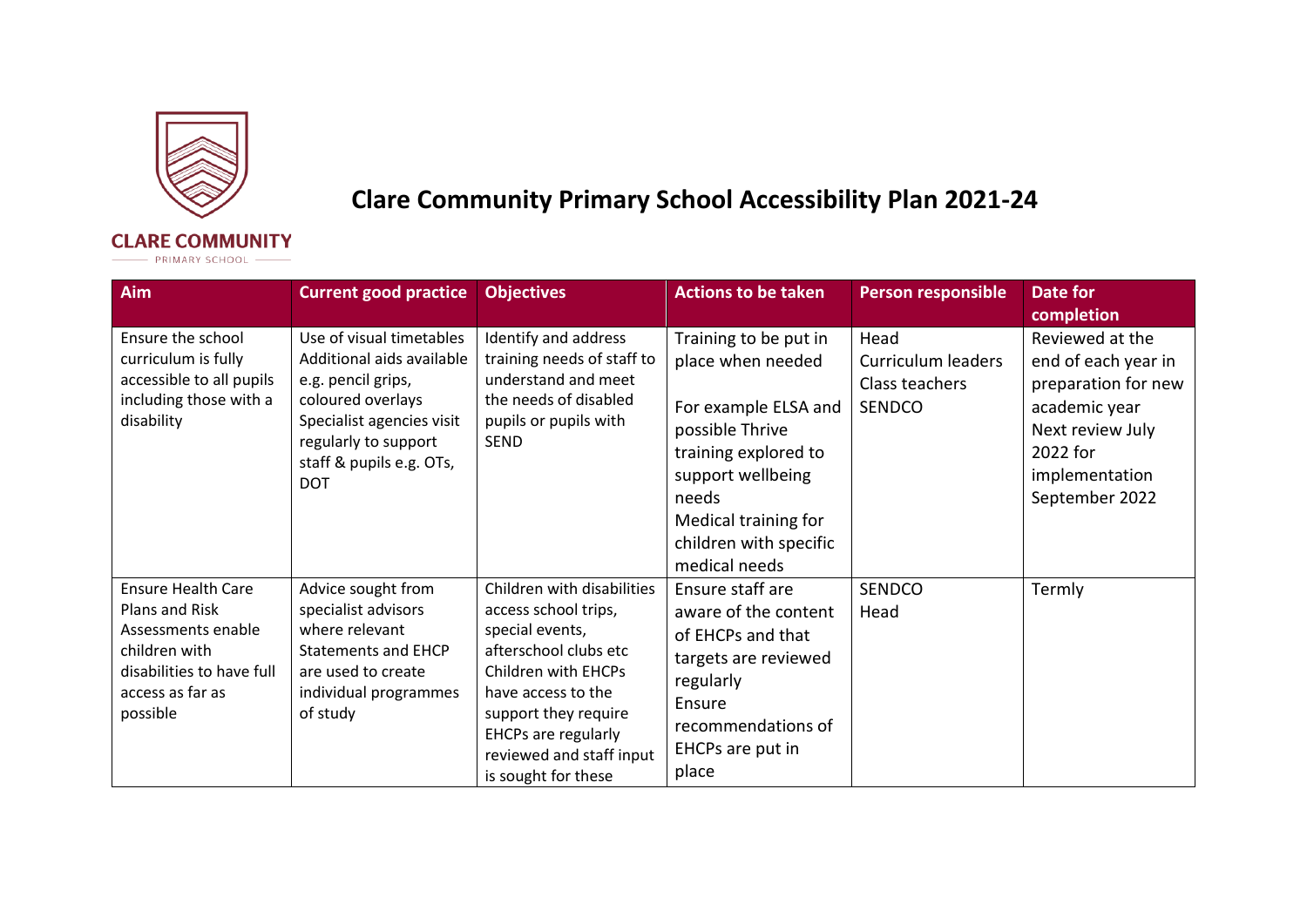| Staff to be aware of<br>Accessibility Plan and                                                                                                                                 |                                                                                                                           | Any child needing and<br><b>EHCP</b> is noted<br><b>Revisit Statement</b><br>annually, share progress                                                                                                                      | Clear timetable to<br>needs and when to<br>apply<br>Clear understanding<br>of the evidence<br>required to ensure<br>that applications run<br>smoothly<br><b>Risk Assessments Risk</b><br>Assessments to ensure<br>access to educational<br>visits prior to visit<br>Inclusion Statement,<br>policy and practice | <b>SLT</b> | Ongoing - revisit at<br>least yearly with                                                                                                           |
|--------------------------------------------------------------------------------------------------------------------------------------------------------------------------------|---------------------------------------------------------------------------------------------------------------------------|----------------------------------------------------------------------------------------------------------------------------------------------------------------------------------------------------------------------------|-----------------------------------------------------------------------------------------------------------------------------------------------------------------------------------------------------------------------------------------------------------------------------------------------------------------|------------|-----------------------------------------------------------------------------------------------------------------------------------------------------|
| show that they are<br>using it within their<br>teaching and learning                                                                                                           |                                                                                                                           | / outcomes with all staff<br>Review curriculum and<br>other policies (in line<br>with review cycle) to<br>ensure they clearly<br>define their role in<br>promoting equality for<br>all members of the<br>school community. | permeates all aspects<br>of the life and work of<br>the school. Inclusion<br>Statement is reflected<br>in all policy<br>documentation.                                                                                                                                                                          |            | staff                                                                                                                                               |
| To improve the<br>physical environment<br>of the school to<br>increase the extent to<br>which disabled pupils<br>can take advantage of<br>education and<br>associated services | School has an ethos<br>of being tidy, clear<br>desks, organised<br>resources, clutter free<br>and visually<br>stimulating | Consider the impact of<br>an overly stimulating<br>or visually<br>overwhelming<br>environment on pupils<br>with SEND particular<br>ASD and ADHD                                                                            | Displays in classrooms<br>to be engaging and<br>consider displays in<br>classes with additional<br>needs confining<br>displays mostly to<br>shades of blue with<br>lettering in one single<br>colour. Spaces and                                                                                                | <b>SLT</b> | To revisit termly<br>and address during<br>learning walk<br>feedback<br>To discuss summer<br>term 2022 for<br>planning for the<br>new academic year |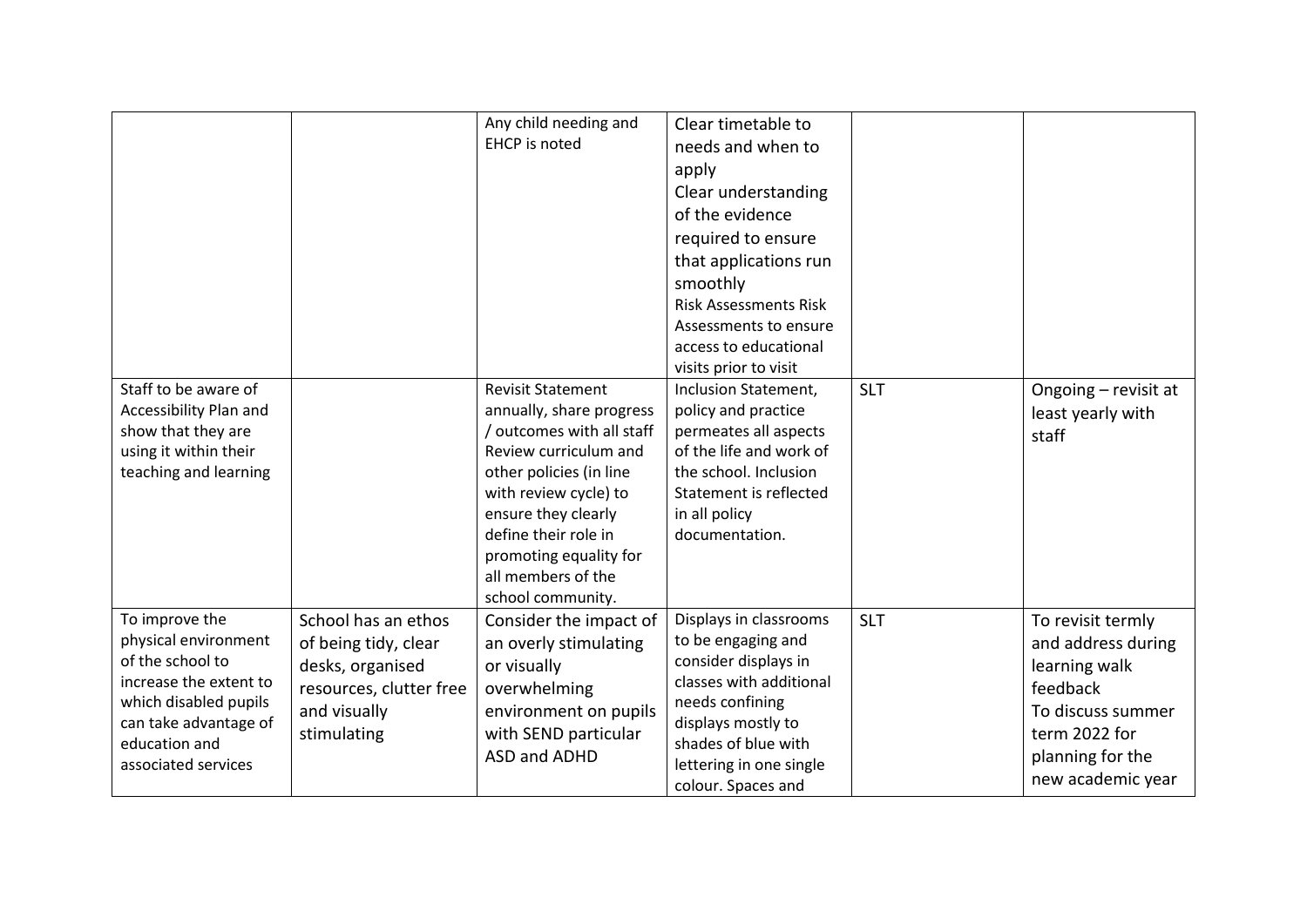|                       |                       | places for pupils with  |               |                    |
|-----------------------|-----------------------|-------------------------|---------------|--------------------|
|                       |                       | ADHD/ASD to be          |               |                    |
|                       |                       | available where they    |               |                    |
|                       |                       | can feel calm and safe  |               |                    |
|                       |                       | when needed.            |               |                    |
| Ensure that provision | Pupils with medical   | To introduce an         | Office staff  | September each     |
| plans exist for all   | needs have a clear    | improved system for     | <b>SENDCO</b> | year               |
| students who have     | record of their needs | some HCPs with a        | Head          | Ongoing throughout |
| medical and physical  | and share this with   | clearer list of         |               | the year           |
| conditions which      | staff.                | instructions on what    |               |                    |
| potentially could     | For those pupils with | to do in the case of an |               |                    |
| impact on their       | specific requirements | emergency.              |               |                    |
| learning              | ensure HCPs are in    | SENDCO, Admin and       |               |                    |
|                       | place and             | Head to meet in         |               |                    |
|                       | monitored/updated     | September each year     |               |                    |
|                       | in partnership with   | to discuss medical      |               |                    |
|                       | parents and carers.   | needs and admin to      |               |                    |
|                       | Seek support from     | update Head and         |               |                    |
|                       | medical advisors      | Sendco when new         |               |                    |
|                       | where appropriate,    | needs arise.            |               |                    |
|                       |                       | Admin staff to have a   |               |                    |
|                       |                       | clear understanding     |               |                    |
|                       |                       | of the plans and        |               |                    |
|                       |                       | systems and to          |               |                    |
|                       |                       | update these            |               |                    |
|                       |                       | regularly. To have a    |               |                    |
|                       |                       | timetable for what      |               |                    |
|                       |                       | needs updating when     |               |                    |
|                       |                       | in the office.          |               |                    |
|                       |                       |                         |               |                    |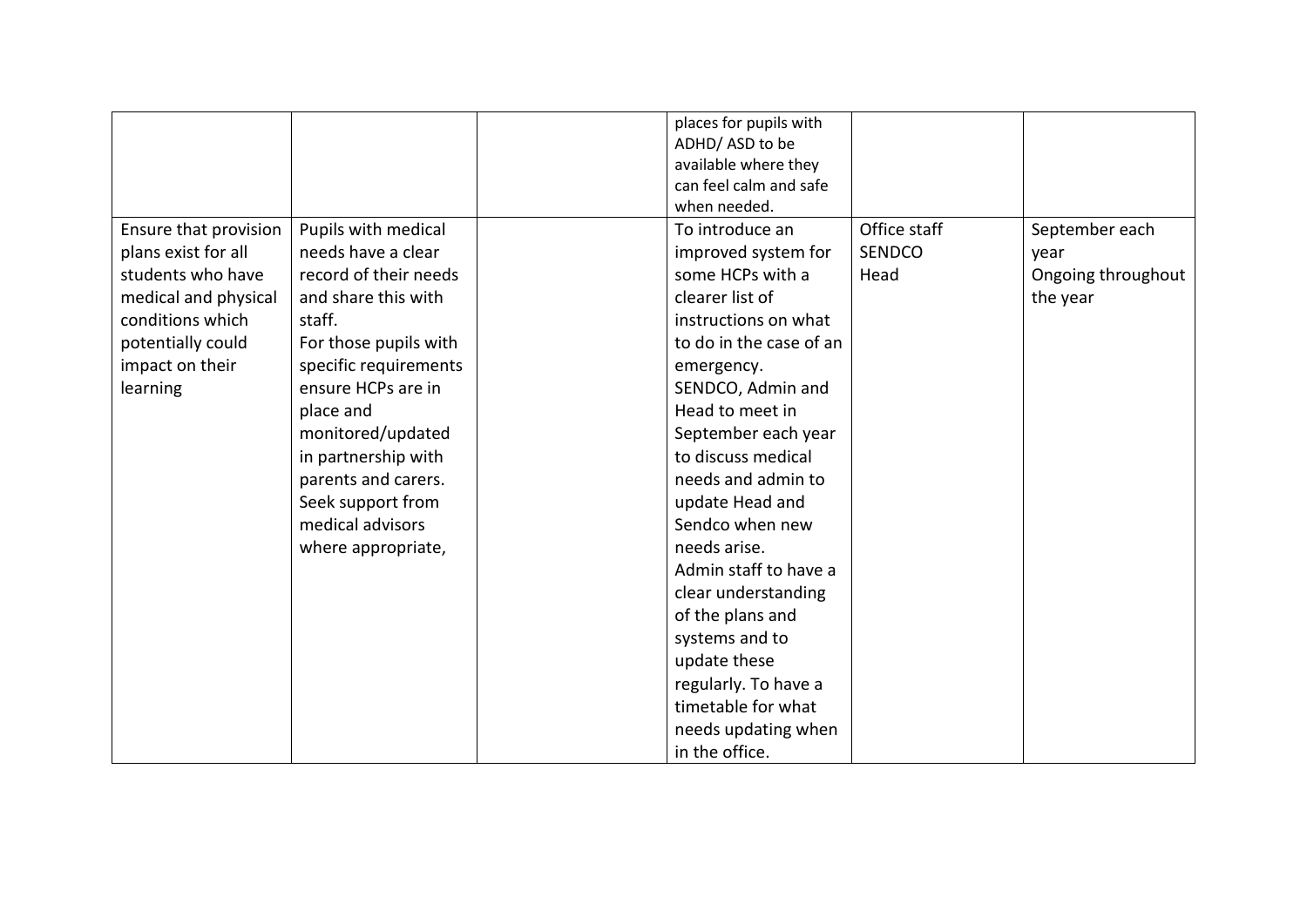| To promote a           | Staff have had some       | Consistent strategies   | Specific training for                     | Head               | January 2021       |
|------------------------|---------------------------|-------------------------|-------------------------------------------|--------------------|--------------------|
| dyslexia-friendly      | training and the          | used throughout EYFS,   | all staff from Dyslexia                   | SENDCO             |                    |
| classroom' approach    | SENDCO has run            | KS1 and KS2             | support team                              |                    |                    |
| throughout the         | some staff meetings.      | All staff to have a     | In-house staff training                   |                    |                    |
| school;                |                           | good understanding of   | Monitoring by                             |                    |                    |
|                        |                           | some barriers           | <b>SENDCO and SEND</b>                    |                    |                    |
|                        |                           | associated with         | Governor                                  |                    |                    |
|                        |                           | dyslexia                |                                           |                    |                    |
|                        |                           | All children with       |                                           |                    |                    |
|                        |                           | suspected dyslexia to   |                                           |                    |                    |
|                        |                           | have used the GDS       |                                           |                    |                    |
|                        |                           | screening tool          |                                           |                    |                    |
| Through regular site   | <b>Premises Committee</b> | Governors have a rag    | Lead Governor                             | <b>LGB</b>         | Each term          |
| walks, governors are   | formed                    | rating of work to be    | setting agenda and                        | Site Manager       |                    |
| aware of potential     | Premises Report to        | done to make the site   | running regular                           | Premises committee |                    |
| hazards and risk       | Governors once a          | more manageable         | meetings and site                         | Head               |                    |
| management for site    | term                      |                         | visits                                    |                    |                    |
| regarding those with   |                           |                         | Report makes clear                        |                    |                    |
| disabilities or access |                           |                         | actions needing to be                     |                    |                    |
| issues                 |                           |                         | carried out in the                        |                    |                    |
|                        |                           |                         | future and                                |                    |                    |
|                        |                           |                         | imminently                                |                    |                    |
| To ensure that         |                           | To ensure that disabled | Adopt a pro-active                        | Head               | Ongoing and as the |
| disabled               |                           | parents do not feel     | approach to identify the                  | <b>SLT</b>         | need arises        |
| parents/carers have    |                           | discriminated against   | access needs of parents                   | LGB                |                    |
| every opportunity to   |                           | and are encouraged to   | with a disability: •                      | Site team          |                    |
| be involved            |                           | take part in all school | Utilise disabled parking                  | Admin staff        |                    |
|                        |                           | activities              | space • Arrange for                       |                    |                    |
|                        |                           |                         | RNID interpreters for<br>hearing-impaired |                    |                    |
|                        |                           |                         | parents • Offer                           |                    |                    |
|                        |                           |                         |                                           |                    |                    |